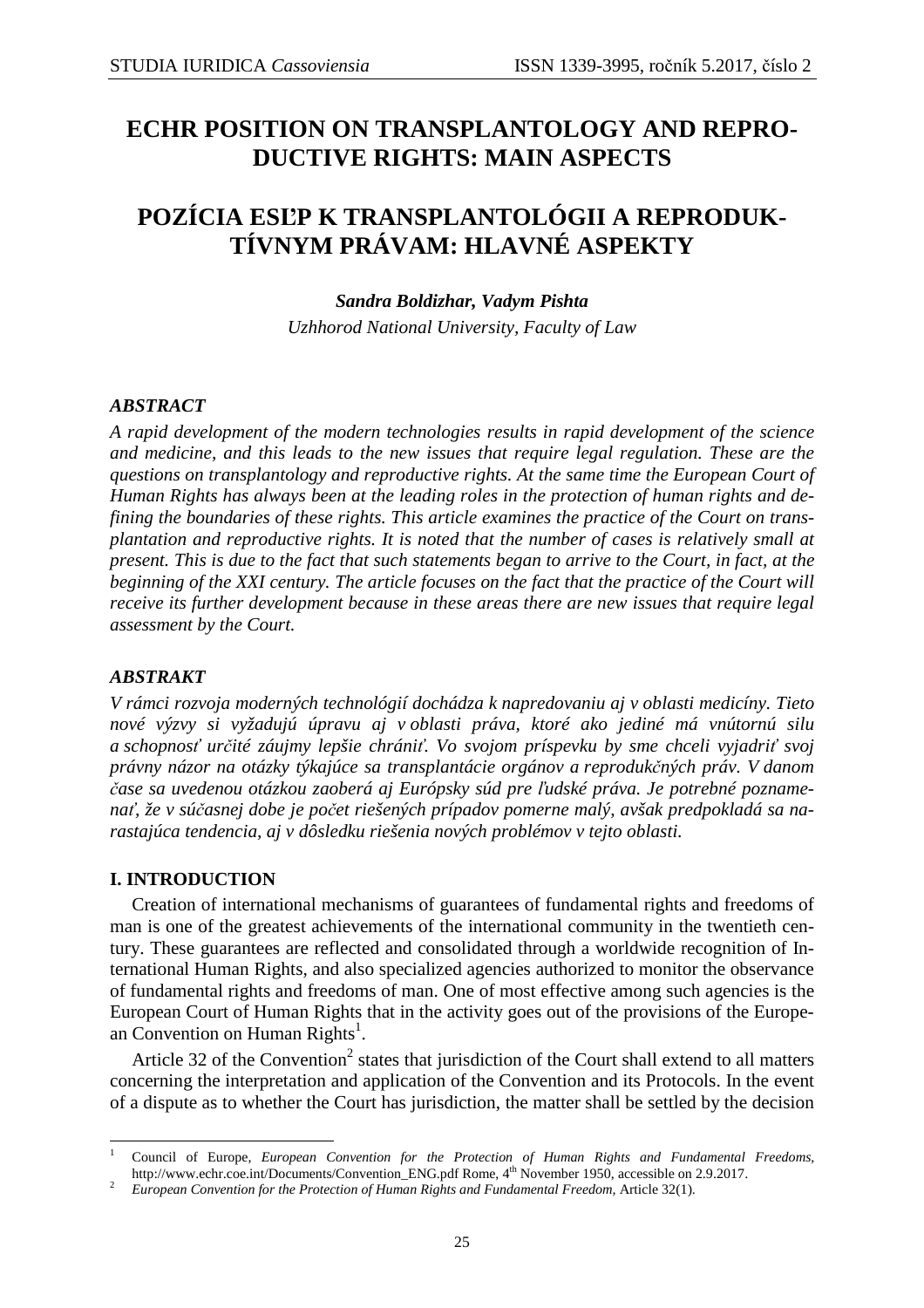of the Court. In fact, the practice of the Court and the provisions of Article 32 of the Convention provide an opportunity to expand the boundaries of a law that has not found its consolidation in the Convention during its adoption in 1950.

One of groups of rights that did not find the direct fixing in the Convention are bioethical human rights.

The term Bioethics (Greek *bios*, life; *ethos*, behavior) was coined in 1926 by Fritz Jahr in an article about a "bioethical imperative" regarding the use of animals and plants in scientific research<sup>3</sup>.

Further, the issue of bioethics was studied by the American biochemist Van Rensselaer Potter<sup>4</sup> and by the Dutch doctor Andre Hellegers<sup>5</sup>.

In the legal sense the term "bioethics" has been understood as the protection of the human being in the context of the development of medical sciences, - this thesis is based on the ECHR practice.

The Convention for the Protection of Human Rights and Dignity of the Human Being with regard to the Application of Biology and Medicine was opened for signature on  $4<sup>th</sup>$  April by the Council of Europe<sup>6</sup>. Positions of this Convention is direct on the protection of the dignity and identity of all human beings and guarantee everyone, without discrimination, respect for their integrity and other rights and fundamental freedoms with regard to the application of biology and medicine.

As we know, the amount of EHRC cases on bioethical aspects is small. Per se, this is due to the fact that such statements began to come to the Court with the beginning of the XXI century.

### **II. POSITION OF EUROPEAN COURT OF HUMAN RIGHTS ON TRANSPLAN-TOLOGY**

As for organ transplantation, we have a limited case-law in this area at the moment. Actually, this limited number contains two cases, which are "Petrova v. Latvia"<sup>7</sup> and "Elberte v. Latvia<sup>"8</sup>.

In the first case<sup>9</sup> in 2002 the applicant's (Mrs. Petrova) adult son died in a public hospital in Riga as a result of serious injuries sustained in a car accident. The applicant subsequently discovered that her son's kidneys and spleen had been removed immediately after his death without her knowledge or consent. Her complaint to the Prosecutor General was dismissed on the grounds that the organs had been removed in accordance with domestic law. The applicant had not been contacted because the hospital had no contact details and, as the law then stood, medical practitioners were only obliged to actively search and inform close relatives of possible organ removal if the deceased was a minor. In these cases we see that the key issue is consent for the removal of organs. It is around this issue there was a dispute between the state and

 $\overline{a}$ 

<sup>3</sup> JAHR, F.: *A panorama of the human being`s ethical relations with animals and plants.* https://www.ufrgs.br/bioetica/jahr-eng.pdf 2005, p. 1, accessible on 2.9.2017.

<sup>4</sup> Cf. POTTER, VAN R.: *Bioethics: Bridge to the Future.* New Jersey: Prentice-Hall; Ex-library edition, 1971, ISBN 978- 0130765055, p. 13.

<sup>5</sup> Cf. http://files.school-collection.edu.ru/dlrstore/fbdcf9cb-83b4-b2e6-38ad-97ff7d6590ab/1010365A.htm, accessible on 2.9.2017.

<sup>6</sup> Council of Europe, *Convention for the protection of Human Rights and Dignity of the Human Being with regard to the Application of Biology and Medicine: Convention on Human Rights and Biomedicine*, http://www.coe.int/en/web/conventions/full-list/-/conventions/rms/090000168007cf98 Oviedo, 4th April 1997. accessible on 2.9.2017.

<sup>7</sup> Judgement in the case no. 4605/05 *Petrova v. Latvia*, ECLI:CE:ECHR:2014:0624JUD000460505

<sup>8</sup> Judgement in the case no. 61243/08 *Elberte v. Latvia*, ECLI:CE:ECHR:2015:0113JUD006124308

<sup>9</sup> "Petrova v. Latvia", Articles 5-9.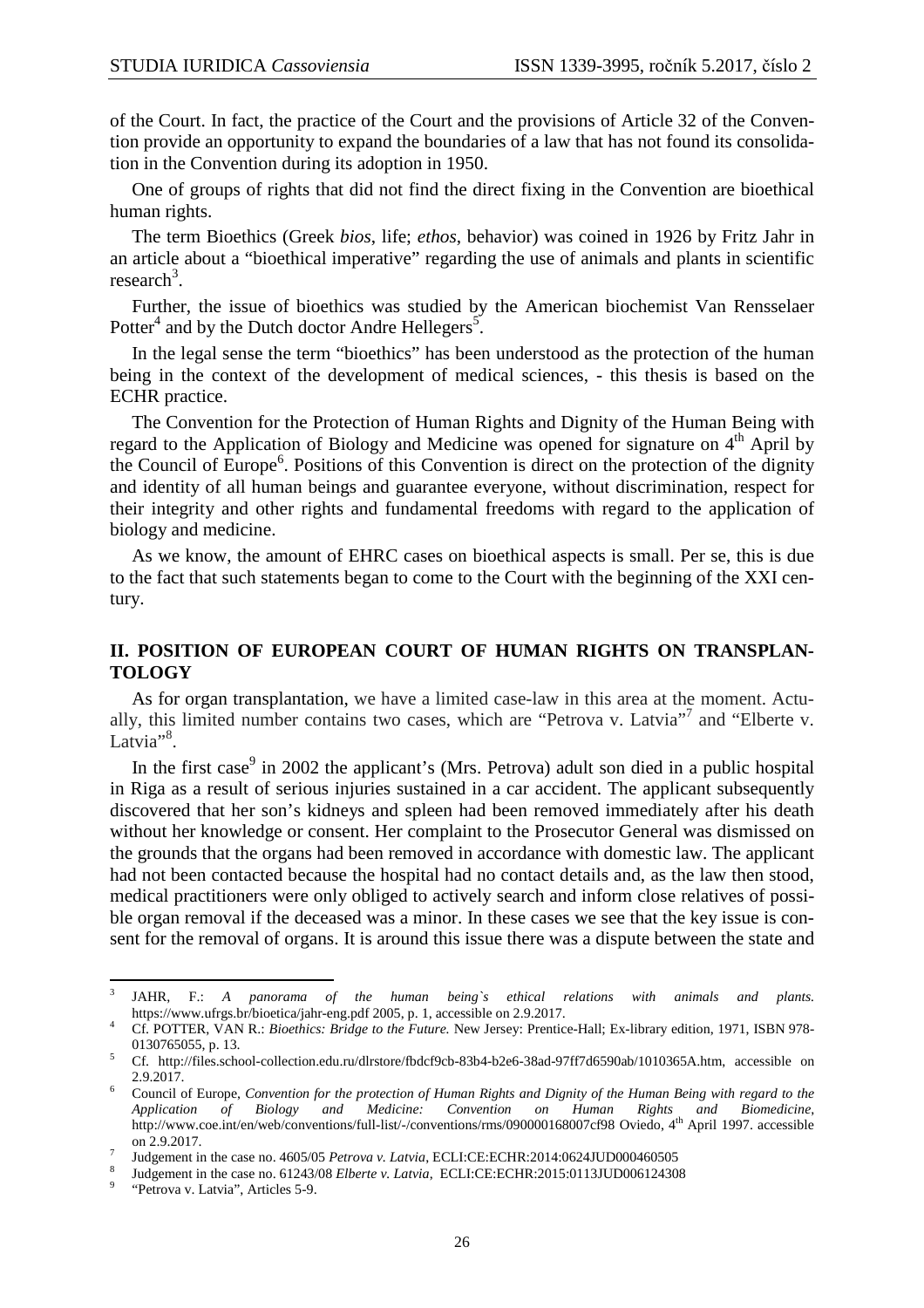the applicants in the above cases.

In the second case<sup>10</sup> the applicant's (Mrs. Elberte) husband died on the way to the hospital as a result of his injuries after he was involved in a car accident. After this a doctor had removed tissue from Mr. Elberts' body with a total area of 10 cm x 10 cm – the outer layer of the meninges (dura mater). In fact, this family was not informed about the removal of tissue. Inter alia, doctors were unable to verify whether the deceased gave consent to the removal of organs after his death. His passport was at home at this moment.

The Law on Protection of the Body of a Deceased Person and Use of Human Organs and Tissue<sup>11</sup> (which was distributed in both cases) provides in Article 2 that every living person with legal capacity is entitled to consent or object, in writing, to the use of his or her body after death. The wish expressed, unless it is contrary to the law, is binding.

Pursuant to Article  $4^{12}$  the organs and tissues of a deceased person may not be removed against his or her wishes as expressed during his or her lifetime. In the absence of express wishes, removal may be carried out if none of the closest relatives (children, parents, siblings or spouse) objects.

Article 11 of the Law<sup>13</sup> provides that organs and tissue from a deceased donor may be removed for transplantation purposes if that person has not objected to such removal during his or her lifetime and if his or her closest relatives have not prohibited it.

In addition, the applicants referred to the violation of Article 8 of the Convention<sup>14</sup>. And when considering whether Article 8 of the Convention was broken the Court must answer some questions: - Whether there was any intervation in his or her private life? - Is the intervention justified? - How is the intervention regulated by the norms of the national legislation? (The national legislation must meet certain criteria and be understood by everyone and consequently, the norm envisaged in the national legislation must be clear to all, who is faced with the norm); - For what purpose was the intervention used and whether it was consistent with the principle of necessity in a democratic society? (There should be a specific social purpose and proportionality of the intervention that took place)<sup>15</sup>.

The Court considered whether there was a special mechanism in which the relatives of donors could express their consent (disagreement) for the removal of organs. When it reached the conclusion that there was a violation of Article 8 of the European Convention of Human Rights, the Court stated:

1. The court did not consider the matter abstractly but considered only the factual circumstances of the case. In particular, what was the attitude of the authorities to the family of the donor and whether the relatives were in the hospital, and if so, whether the doctors had the opportunity to tell them at this point. The relatives were not informed in advance about the removal of organs despite the fact that a few days have passed since the time of the donor's hospitalization, his death and the arrival of the relatives to the hospital.

2. Regarding the rules of the national law, the Court stated that those rules, which concerned the need for consent from the side of the Latvian legislation were formed so that the various national authorities when they were faced with this case began to interpret the rule of the law in different ways. For example, police and prosecutor's office believed that the lack of

 $\overline{a}$ 

<sup>10</sup> "*Elberte v. Latvia"*, Articles 5-8

<sup>&</sup>lt;sup>11</sup> The Saeima, *The Law on Protection of the body of a Deceased Person and Use of Human Organs and Tissues* https://www.latvija.lv/ru/DzivesSituacijas/Maja-un-vide/apbedisana Riga, Article 2, accessible on 2.9.2017.

 $12$  See supra, Article 4.

<sup>&</sup>lt;sup>13</sup> The Law on Protection of the body of a Deceased Person and Use of Human Organs and Tissues, Article, 11.

<sup>&</sup>lt;sup>14</sup> European Convention for the Protection of Human Rights and Fundamental Freedoms, Article 8 (1)(2).

<sup>&</sup>lt;sup>15</sup> VITKAUSKAS, D.: *The Right to Respect for Private and Family Life* http://khpg.org/index.php?id=1094815937 2003, accessible on 2.9.2017.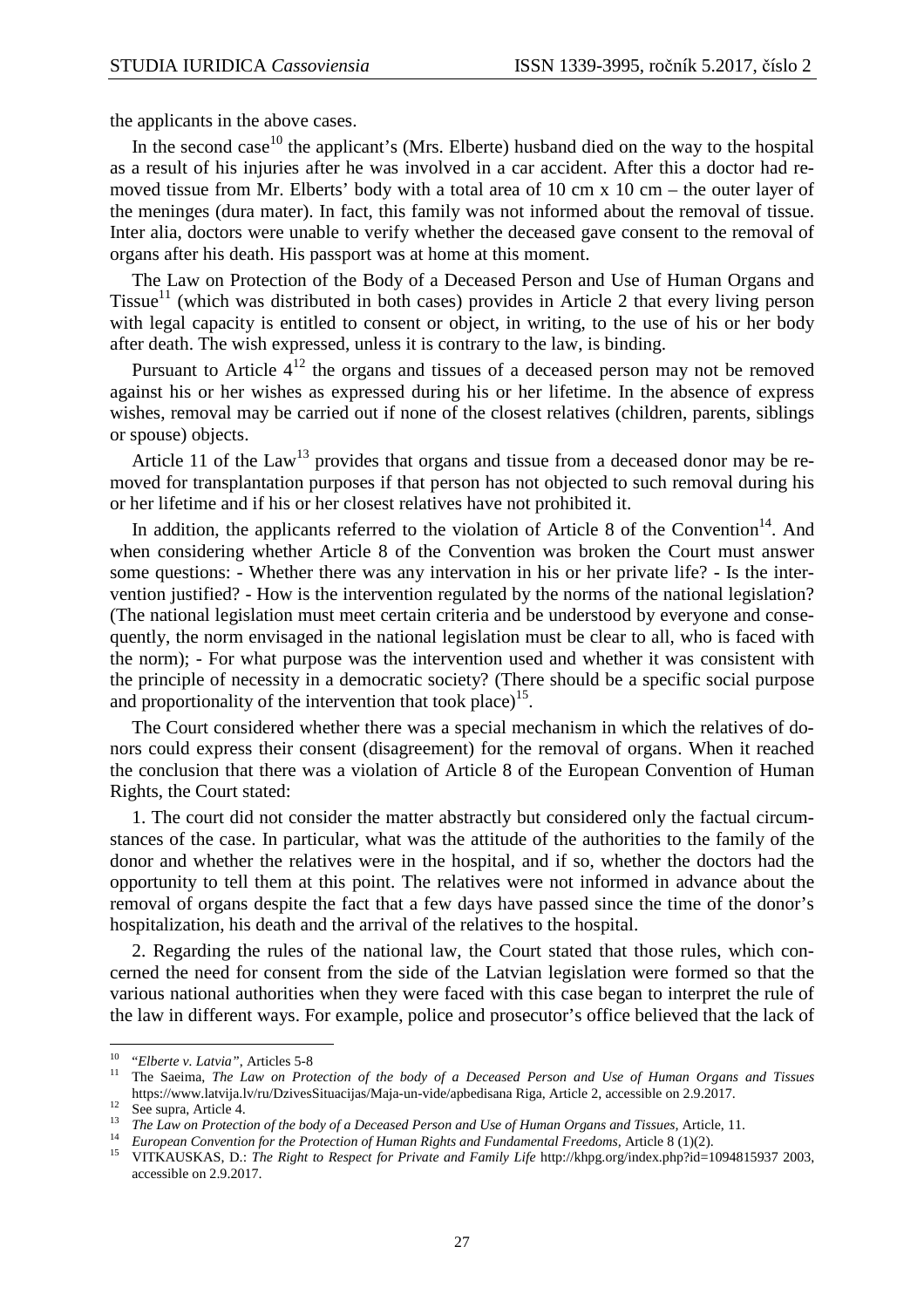awareness of the relatives of the donor was not a violation of the national law. The Ministry of Health of Latvia believed that the national law required to inform close relatives. In this situation, the Court concluded that Latvian law rules were not formulated clearly enough and did not include the contents of the relevant duties of the national authorities in Latvia about requesting permission of the relatives for the removal of organs of the deceased donor.

3. Neither the national legislation of Latvia nor practice of public authorities of Latvia did not set forth that how "the presumption of consent" must operate on which the authorities of Latvia insisted on. Especially in cases, when relatives are not informed, as is the case with the applicant. They were not told that they had certain rights and what mechanism of application of this right in case if they would like to impose a "veto" on the organ removal from a deceased donor. In the national system there was not the adequate protecting of relatives from the possible facts of abuse. In particular, while the removal of organs, according to the law, was possible in the case of direct refusal, the national law did not require to inform relatives of their rights, such as the need to directly and in writing ban on the organ removal from a deceased donor.

We can state that the court found a violation of Article 8 of the Convention in both cas $es<sup>1617</sup>$ , having established serious defects in the legislation, which related system of obtaining consent to removal of organs from the donor and his relatives.

We need to focus on the fact that the quality of the law and the inability to clearly foresee the consequences of its application, and also the absence of a mechanism to protect the rights of the donor from abuses in the system of "presumption of agreement" and criticized the Court, because States are granted a wide discretion in the matter of the application of the legislation on transplantation.

During considering these cases the court ignored the question of the necessity of choosing between two systems of consent for organ removal, which are derived from international acts: "the presumption of agreement" and "presumption of disagreement".

The Court did not try to make commitments on the need to establish this or that system of consent and stated that it will not impose the state one of the existing systems.

However, the Court considered the question in the plane, in which the Latvian legislation has formulated the relevant rules, which allow carrying out the transplantation and only to the extent in which the Convention sets forth requirements for national law under which such interference occurs.

The decision of the Court in both cases emphasized necessity for the introduction of special guarantees and mechanism of protection of the rights of the donor in the case when national law clearly defines the system of removal of organs. The Court also concluded that there should be a balance between discrete state to transplantation and guarantees the protection of the donor from whom organs are removed and its close relatives.

It is necessary to note that in the case of "Petrova against Latvia" judge Woytyczek presented a particular opinion, which coincides with the others. He said: «When considering the question of the exhaustion of domestic remedies, the majority affirms that", - he applicant's complaint relates to the application and interpretation of domestic law, in the light particularly of the absence of relevant administrative regulation"<sup>18</sup>. For the purpose of deciding on the issue of the complaint's admissibility, the nature of the legal issue at stake is the manner in which the law is construed and applied, not the content of the law. At the same time, the judgment states that the issues under consideration "appertain to the quality of domestic law,

 $\overline{a}$ 

<sup>&</sup>lt;sup>16</sup> *Petrova v. Latvia*, Articles 85-98.<br><sup>17</sup> *Elberta v. Latvia*, Articles 103, 11

*Elberte v. Latvia,* Articles 103-117.

<sup>&</sup>lt;sup>18</sup> *"Petrova v. Latvia"*, A particular opinion of the judge Woytyczek, which coincides with the others, Article 2.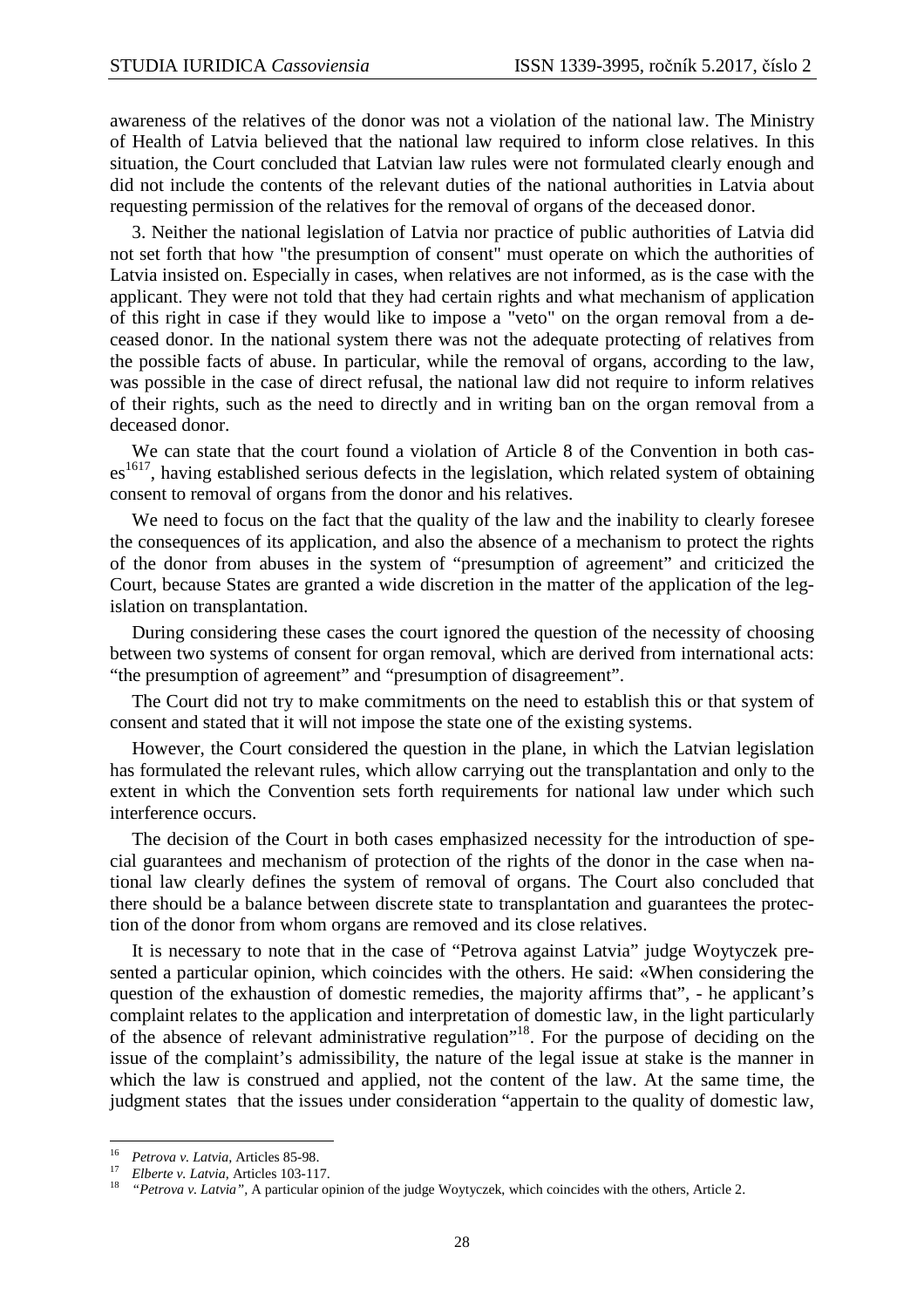in particular, whether the domestic legislation was formulated with sufficient precision or afforded adequate legal protection against arbitrariness in the absence of the relevant administrative regulation" $19$ .

In the case "Petrova against Latvia" ECHR noted that "concepts of private and family life are broad terms not susceptible to exhaustive definition<sup> $20$ </sup>. As a judge Woytyczek we cannot agree with this interpretation, because it entails a high level of uncertainty as to the meaning and scope of Article 8 of the Convention. Should be added that in the case "Abdulaziz, Cabales and Balkandali against United Kingdom"<sup>21</sup> was presented thesis which indicates a lack of clarity on the concept of "respect for family and private life".

Judge Woytyczek stresses that the present case raises the question of the necessity of ensuring protection of human rights after the death of the right-holder $^{22}$ .

The wording in the reasoning suggests that the applicant's right to object to the transplantation of her deceased son's organs is one of her personal rights protected under the Conven- $\frac{1}{2}$ . It may further suggest that this right may be exercised freely by the relatives, who can chose to agree or to object to transplantation.

In this regard, there is another question: is the personal right of relatives of deceased persons the right to object to transplant? Must be emphasized, that in such situations, the relatives do not act as autonomous right-holders, but as depositaries of a right which belonged to the deceased person.

In the case "Elberte against Latvia" ECHR also found violation of Article 3 of the Convention<sup>24</sup>. In this situation, the condition of husband's body – with the legs tied. The applicant submitted that the unlawful tissue removal amounted to inhuman and degrading treatment prohibited by Article 3 of the Convention, since it had caused her shock and suffering. In addition, the violation concerned that the state more than 5 years could not determine the order or allows national legislation to remove organs without the consent of relatives and, accordingly, the state was unable to complete the legal process in this case, since surfaced all possible terms prosecution. ECHR concluded that the suffering of relatives inhibit their dignity in these circumstances.

#### **III. POSITION OF EUROPEAN COURT OF HUMAN RIGHTS ON REPRODUC-TIVE RIGHTS AND SOME ASPECTS OF INTERNATIONAL LEGISLATION**

 Over time, the problem has remained highly relevant and acute, moral and ethical issues of abortion are still present, including its illegal administration, all these issues require urgent regulation, primarily due to the significant progress in the field of healthcare and the active prevalence of new treatments on one hand and commercialization of medicine and commercial use of biological materials on the other hand. For example, the use of neurotransplantation to treat Parkinson's disease. The aim of neurotransplantation is to compensate dopamine deficiency in the brain striatum that occurs in people with Parkinson's disease and is done by transplanting embryo tissue into this area. Embryonic material is obtained during medical abortions. In recent years, the range of diseases that can be treated with the use of embryonic tissue is increasing. The information about using neurotransplantation in post-traumatic and ischemic lesions of the CNS, child cerebral palsy, a number of atrophic processes, EPI syn-

l

<sup>19</sup>  $\frac{19}{20}$  *See supra.* 

<sup>20</sup> *"Petrova v. Latvia",* Article 77.

<sup>21</sup> Judgement in the case no. 9214/80, 9473/81, 9474/81 *Abdulaziz, Cabales and Balkanidi v. The United Kingdom*, ECLI:CE:ECHR:1985:0528JUD000921480.

<sup>&</sup>lt;sup>22</sup> *"Petrova v. Latvia"*, A particular opinion of the judge Woytyczek, which coincides with the others, Article 4.

<sup>23</sup> *See supra*, Article 5.

<sup>24</sup> *"Elberte v. Latvia",* Articles 133-143.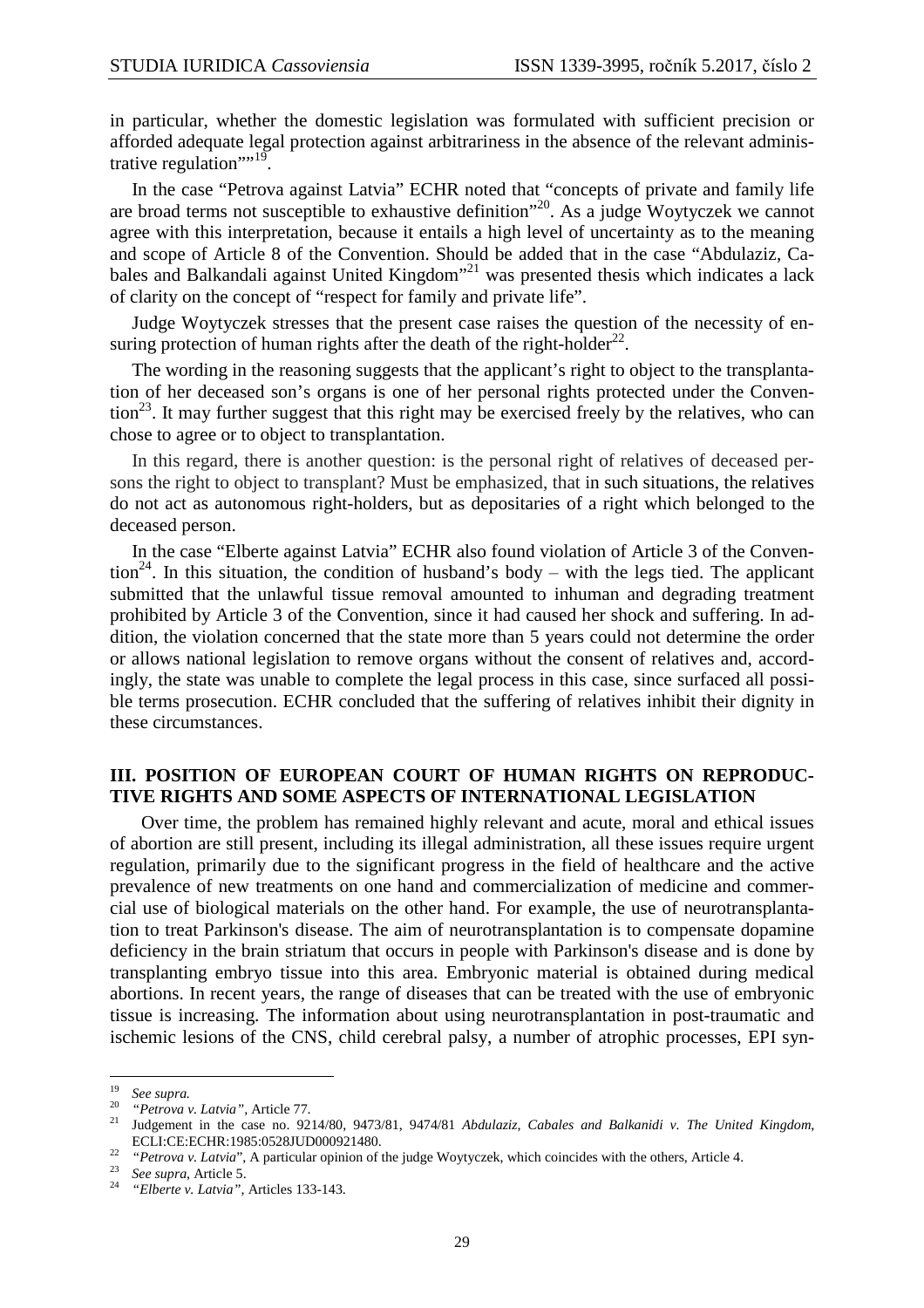drome and genetic defects of the brain starts to appear in medical literature. For many years an important part of the Council of Europe in the field of bioethics was the comprehension of ethical issues related to the protection of the human embryo in vitro and the use of assisted reproductive technology. In the Convention on Human Rights and Biomedicine it is indicated that the human embryo or its parts can not be a source of financial gain. Equally important problem associated with the use of embryo is cloning<sup>25</sup>.

February 19, 2005 the UN called on UN member states to adopt legislation prohibiting all forms of cloning, due to the fact that they are "contrary to human dignity" and oppose "the protection of human life". UN Declaration on Human Cloning adopted resolution 59/280 of the General Assembly on 8 March 2005; it includes a call to all member states to prohibit all forms of human cloning as far as they are incompatible with human dignity and the protection of human life $^{26}$ .

The Universal Declaration on the Human Genome and Human Rights, adopted in 1997 and approved by the UN in 1998, states that the human genome "marks the heritage of humanity" and is recognized as "inherent dignity and diversity" of all members of the human race. "Dignity makes it imperative not to reduce individuals to their genetic characteristics"<sup>27</sup>. In Article 11, human cloning is acknowledged to be contrary to human dignity. In chapter "Research on the human genome" it is indicated: "Practices which are contrary to human dignity, such as reproductive cloning of human beings, shall not be permitted"<sup>28</sup>.

In Helsinki Declaration by WMA it is stated: "While the primary purpose of medical research is to generate new knowledge, this goal can never take precedence over the rights and interests of individual research subjects"<sup>29</sup>. However, can this be applied to experiments on human embryos when the status of an embryo is not clearly defined? In Article 18 of the Convention for the protection of Human Rights and Dignity of the Human Being with regard to the Application of Biology and Medicine: Convention on Human Rights and Biomedicine the following is stated about such studies: "1. Where the law allows research on embryos in vitro, it shall ensure adequate protection of the embryo. 2. The creation of human embryos for research purposes is prohibited"<sup>30</sup>.

On October 18, 2011 the European Court banned patenting methods that involve the use of human ESC (embryonic stem cells). European Court decision is mandatory in the European Union and is not subject to appeal. Thirteen judges of the Grand Chamber of the European Court made a decision, according to which even those patenting methods are banned that involve the use of human ESCs, if during their extraction embryos get destroyed. The ban has retrospective force<sup>31</sup>.

So, this problem, which until recently was understandable only to a narrow circle of specialists in philosophy and ethical questions, becomes the important issue for everyone. Modern Biomedicine extends the technological intervention capabilities in natural processes of birth, end, the flow of life. The various methods of artificial human reproduction, the replacement of damaged organs and tissues become everyday practice. This leads to a situation, when it is difficult to define, if we are dealing with another human being or only with a par-  $\overline{a}$ 

 $25$ *Convention on Human Rights and Biomedicine.*

<sup>26</sup> United Nations, *International Convention against the Reproductive Cloning of Human Beings* https://digitallibrary.un.org/record/541409/files/A\_C.6\_59\_L.27\_Add.1-EN.pdf New York, 16<sup>th</sup> February 2005, accessible on 2.9.2017.

<sup>27</sup> The United Nations Educational, Scientific and Cultural Organization (UNESCO), *Universal Declaration on the Human Genome and Human Rights* http://portal.unesco.org/en/ev.php-URL\_ID=13177&URL\_DO=DO\_TOPIC&URL\_SECTION=201.html Paris, 21<sup>st</sup> October 1997, Article 1, accessible on 2.9.2017.

<sup>&</sup>lt;sup>28</sup> See supra, Article, 11.

<sup>29</sup> The World Medical Association, *The Declaration of Helsinki – Ethical Principles for Medical Research Involving Human* http://zakon3.rada.gov.ua/laws/show/990\_005 Helsinki, June 1964, Article, 6.

<sup>30</sup> <sup>30</sup> Convention on Human Rights and Biomedicine, Article, 18.<br><sup>31</sup> Independent in the same C 24/10, Oliven Britisher, Greenwood

<sup>31</sup> Judgement in the case C-34/10, *Oliver Brüstle v. Greenpeace* e.V., 2011 E.C.R. I-9849 (hereinafter "Brüstle").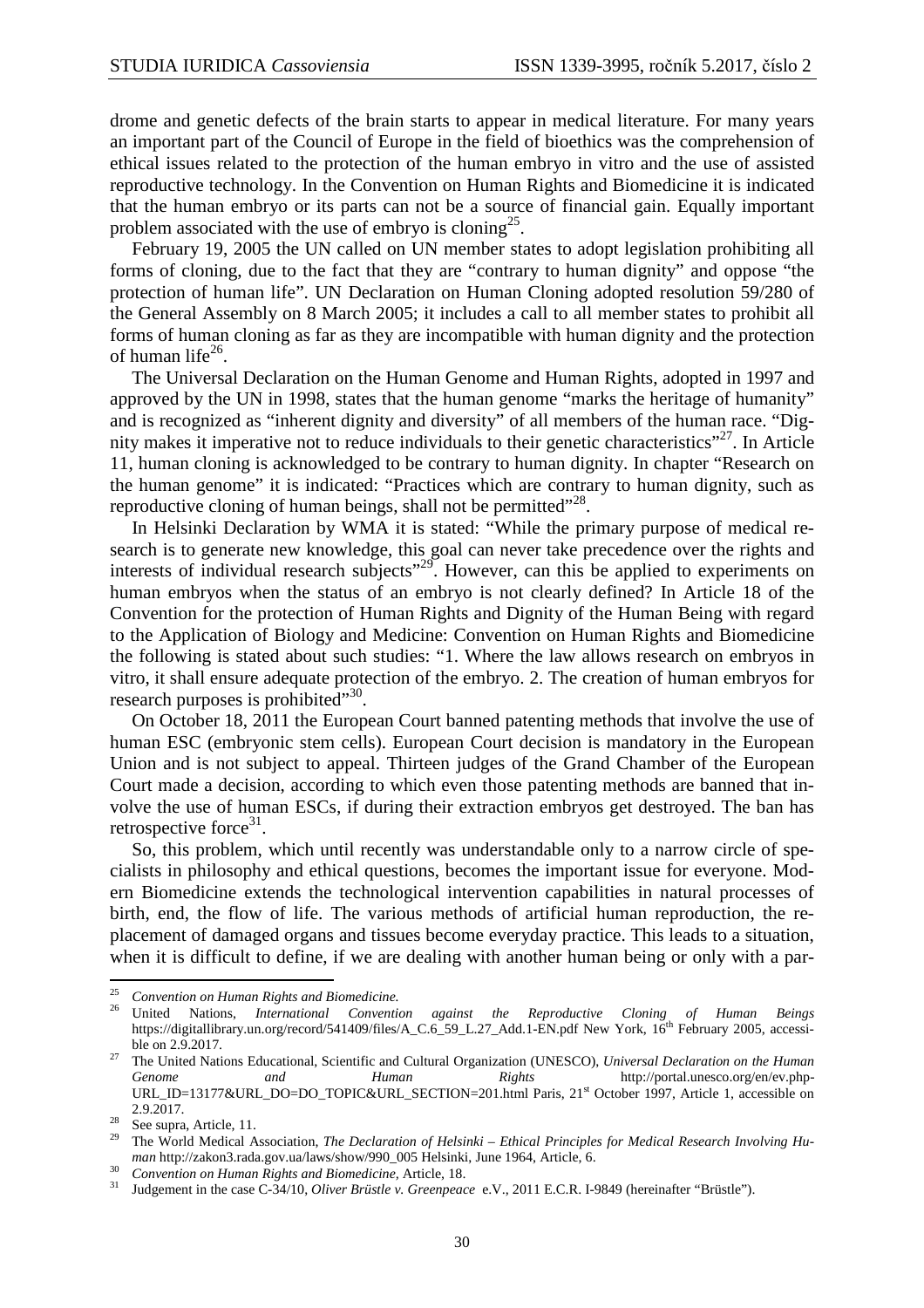ticular combination of cells, tissues and organs. The boundaries of our intervention in life processes and functions are defined not only by scientific and technological processes, that are constantly expanding, but by our understanding of what human is and what actions and procedures are in allowable, and what - is unacceptable.

A particular difficulty in adjusting reproduction low is caused by the need of creation an optimal balance between the interests of society as a whole and the individual rights.

The ECHR has established a fairly clear position regarding the moment of the emergence of life in the case of "Vo against France"<sup>32</sup>.

The applicant is a citizen of France. Being six months pregnant, she went to General Hospital to undergo a medical examination she was appointed earlier. On the same day another woman was scheduled a surgery to remove a coil.

The doctor mistook the applicant for another citizen and during the gynecological examination of the applicant he pierced her fetus. Consequently, the applicant had to do an abortion. Referring to Article 2 of the Convention<sup>33</sup>, the applicant complained about the refusal of state authorities to qualify the deprivation of life of her unborn child as a homicide through negligence. Mrs. Vo argued that France had to introduce the legislation, which would punish such actions within the framework of criminal law.

The Court noted that answering the question, at what point there is a right to life, must be done at a national level. The Court expressed its conviction about the undesirability and ultimately inability to solve the issues in an abstract way, at the current state of affairs, whether the unborn child can be considered a person (in French terminology – "personne") in the meaning according to Article 2 of the Convention. In this case, the Court drew attention to the lack of agreement in Europe concerning a unified regulation of the status of the fetus. The European Court also noted that the potential of an embryo to become a person needs protection under the right to dignity. However, at the same time it was mentioned that it is not required to recognize an embryo as a human who can enjoy the right to life in the meaning according to Article 2 of the European Convention on Human Rights. The Court decided not to take responsibility in identifying the right to life of a fetus; thus, a fetus that is not a human being in not protected by the criminal law.

It should be noted that the Council of Europe in 1986 adopted Recommendation number  $1046^{34}$ ; it defined the provisions that laid the foundation for the decision in the Vo case because the main idea of this Recommendation is that embryos should be treated with the same dignity as people.

Anatoly Kovler, a famous researcher in legal anthropology, emphasizes that "the human embryo and fetus under all circumstances must be handled with appropriate respect for human dignity, because we are talking about a "prothuman""<sup>35</sup>.

The European Court of Human Rights takes the own attitude toward the human embryo, as illustrated in the following example, which received considerable attention<sup>36</sup>. 32-year-old citizen of UK with his fiancé had gone through in vitro fertilization procedure, in which six embryos were created and frozen. Later the citizen was diagnosed with ovarian cancer; thus, the frozen embryos were the last opportunity for the woman to have her own child. Under the Human Fertilisation and Embryology Act of1990, both parties had to agree to the procedure

l

<sup>32</sup> Judgement in the case no. 53924/00 *Vo v. France* ECLI:CE:ECHR:2004:0708JUD005392400.

<sup>33</sup> *European Convention for the Protection of Human Rights and Fundamental Freedoms,* Article 2.

<sup>34</sup> Recommendation 1046 of the Parliamentary Assembly and of the Council of Europe of 24th September 1986 *on the use of human embryos and fetuses for diagnostic, therapeutic, scientific, industrial and commercial purposes.* Texts of the Council of Europe on bioethical matters. Volume II.

http://www.coe.int/t/dg3/healthbioethic/Texts\_and\_documents/INF\_2014\_5\_vol\_II\_textes\_%20CoE\_%20bio%C3%A9th ique\_E%20(2).pdf Strasbourg, 2014, 16 p. accessible on 2.9.2017.

<sup>35</sup> KOVLER, ANATOLY: *Anthropology of Law.* Moscow: Norma – INFRA M, 2002, ISBN 5-89123-597-8, 461 p.

<sup>36</sup> Judgement in the case no. 6339/05 *Evans v. The United Kingdom* (dec.), ECLI:CE:ECHR:2007:0410JUD000633905.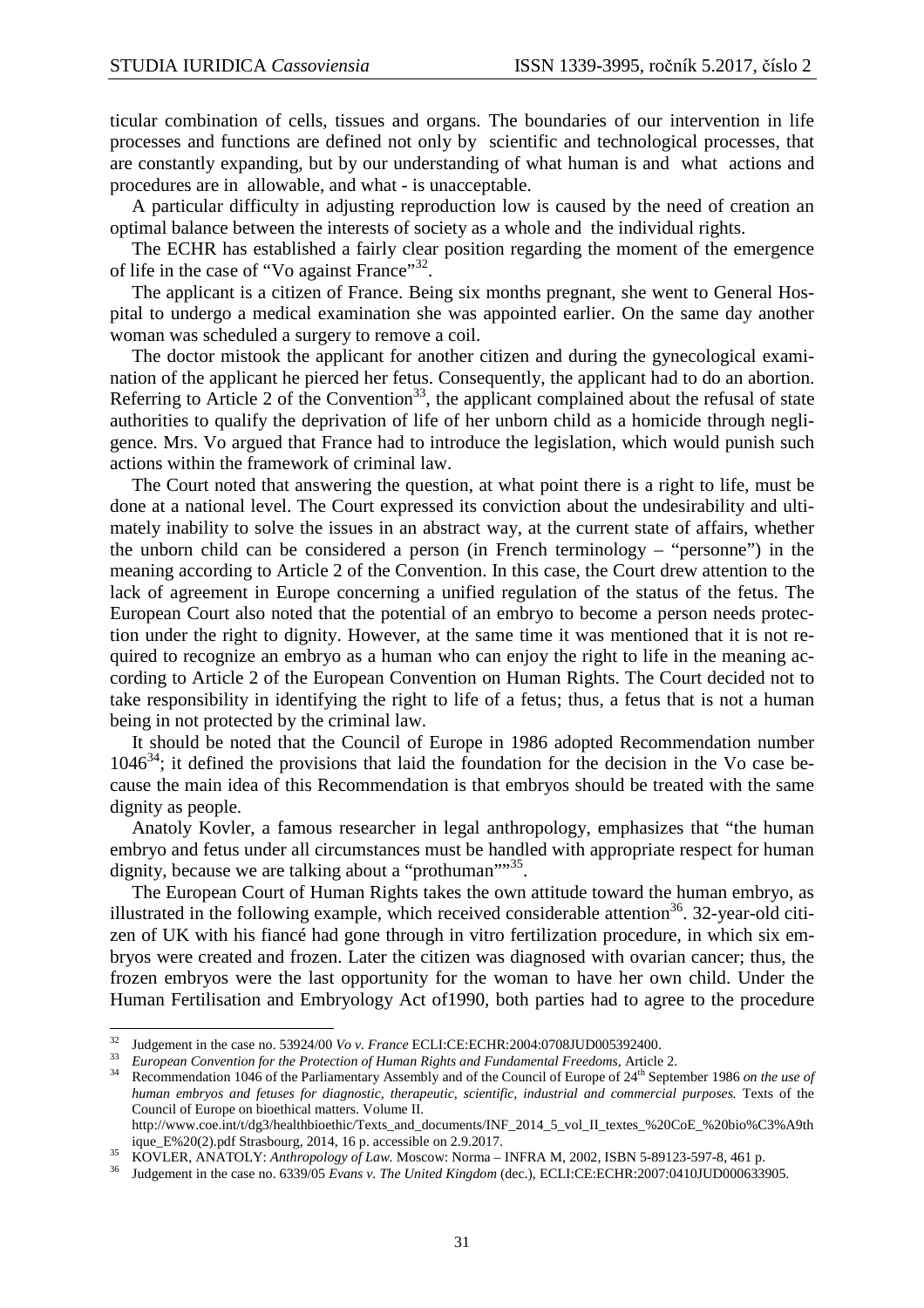of fertilization in vitro, i.e. to carry out each fertilization stage the consent of both a woman and man were required. Groom originally gave such consent, but after the termination of their relationship, he changed his mind and opposed the defrosting of embryos. Another problem was that the five-year storage term of embryos was coming to an end and they had to be destroyed. High Court and Court of Appeal of England denied the citizen the right to use the embryos, after which the House of Lords refused to accept her claim for consideration. In response, the citizen appealed to the European Court of Human Rights. Despite the deep sympathy of judges to the desire of the women to have her own children, the members of the court did not see a possibility for her to use the embryos against the wishes of her former fiancé, as his position on the refusal of having children with her after the breakup of their couple, was an insurmountable obstacle. The judges took into account the fact that the right to life does not apply to a human embryo. In its preliminary rulings the European Court of Human Rights has already rejected the guaranteed protection of life of the fetus because: "The right of the embryo to life is priceless, but the right to life of a person already born has even higher value". Not recognizing the unborn child as a person, the court stresses that since the life of the fetus is closely connected with the life of the pregnant woman, if we argue that the fetus has the absolute right to life, we would have to admit that abortion is not possible even when we talk about the life of the expectant mother. If the abortion was performed in order to avoid a serious threat to the physical and mental health of a woman, then such acts should be regarded as restrictions imposed on the right to life of the fetus and implemented to protect the life and health of the woman.

The issue concerning the right to life of a fetus is left to the states. Thus, for example the Criminal Code of the State of New York<sup>37</sup> considers a deprivation of life of an unborn child whose age is more than 24 weeks to be a murder. In France, a person receives legal protection 10 days after the conception, in Denmark this period is 12 weeks, in Sweden it is 20 weeks, in Japan – since birth. These terms are associated with appropriate medical and biological indicators. However, these approaches reveal the attitude of countries toward the issue of abortion, yet in most countries, a person acquires a legal capacity at birth.

#### **IV. CONCLUSION**

 $\overline{a}$ 

As we can see, ECHR practice on transplantology and reproductive rights is not too extensive. ECHR found violation of Article 8 in the case «Petrova against Latvia» and violations of Articles 8 and 3 in the case «Elberte against Latvia». In both cases ECHR sought an answer to the question «what is consent to organ harvesting?» according to Latvian legislation.

We expect to expand ECHR in cases of organ transplantation, because the relations arising in the transplantation of organs and other anatomical materials directly related to life and health, both donors and recipients and their relatives. However, there are still a lot of questions, such as the question about is it the personal right of relatives of a deceased person the right to deny transplantation?

As for reproductive rights, we can see that ECHR faced with many issues in practice. Among them we can highlight the following: about cloning ban; about human genome; about life definition; about in vitro fertilisation etc. We have extensive international legal regulations on reproductive rights, which include not only the Council of Europe acts.

In the end we have noted that human rights are absolute in the sense that they must be taken into consideration and balanced against other interests. In making and implementing law and policy, and in the delivery of services, the rule should be that violations of human rights

<sup>37</sup> New York State Legislature, *New York State Law. Penal Law. Consolidated Laws of New York`s Penal Code* http://ypdcrime.com/penal.law/ Albany, 1<sup>st</sup> September 1967.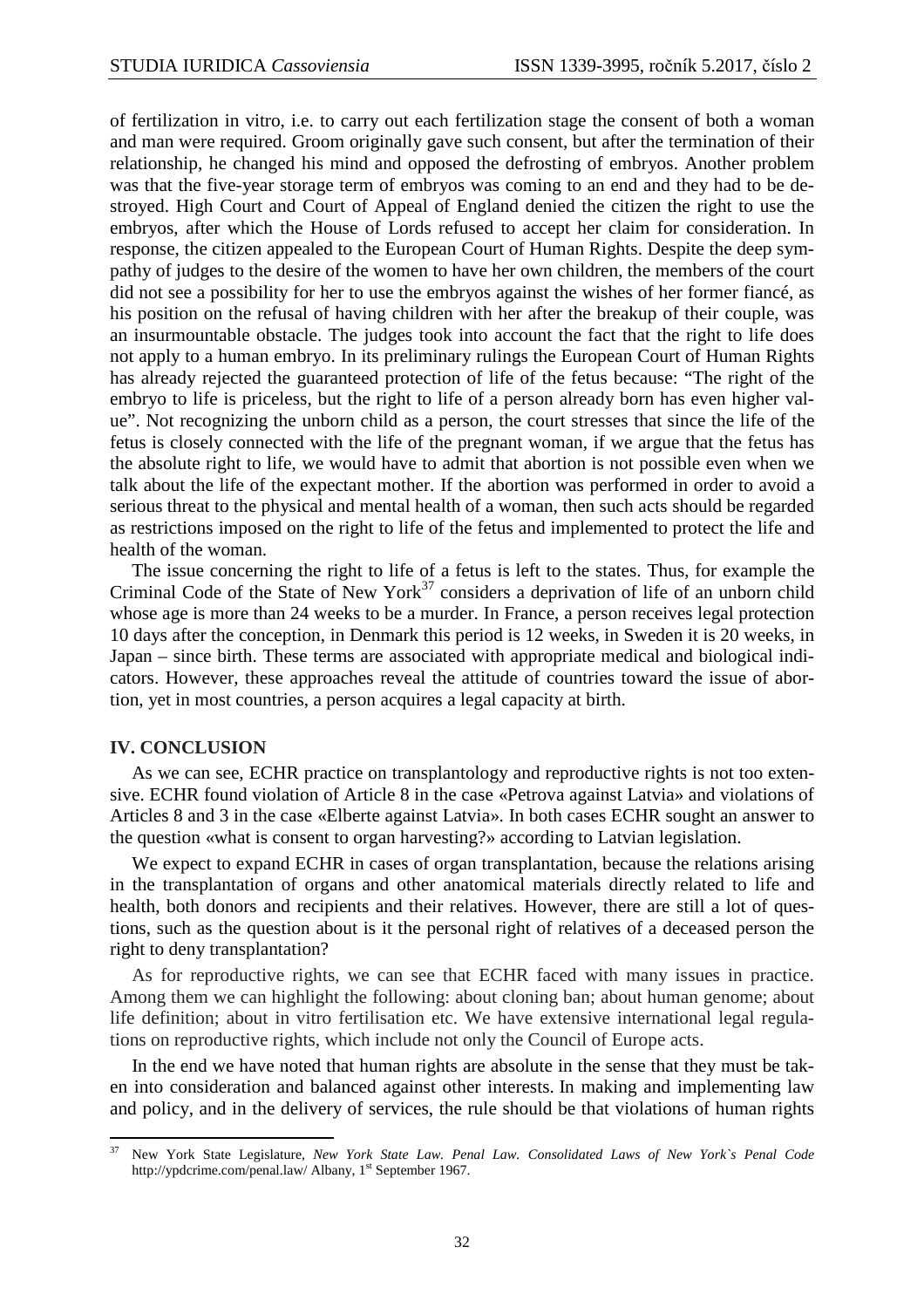may be justified only as measures of last resort, after all other possible means to achieve desired goals have been exhausted.

# **KEY WORDS**

The European Court of Human Rights, The European Convention on Human Rights, organ transplantation, reproductive rights.

# **KĽÚČOVÉ SLOVÁ**

Európsky súd pre ľudské práva, Európsky dohovor o ochrane ľudských práv a základných slobôd, transplantácia**,** reprodukčné práva.

# **BIBLIOGRAPHY**

- 1. Council of Europe, *Convention for the protection of Human Rights and Dignity of the Human Being with regard to the Application of Biology and Medicine: Convention on Human Rights and Biomedicine*, http://www.coe.int/en/web/conventions/full-list/- /conventions/rms/090000168007cf98 Oviedo, 4th April 1997.
- 2. Council of Europe, *European Convention for the Protection of Human Rights and Fundamental Freedoms, http://www.echr.coe.int/Documents/Convention ENG.pdf Rome, 4th* November 1950, pp. 1-30.
- 3. KOVLER, ANATOLY: *Anthropology of Law.* Moscow: Norma INFRA M, 2002, ISBN 5-89123-597-8, 480 p.
- 4. JAHR, FRITZ: *A panorama of the human being`s ethical relations with animals and plants.* (Translated by Jose Roberto Goldim) https://www.ufrgs.br/bioetica/jahr-eng.pdf 2005, 3 p.
- 5. Judgement in the case C-34/10, *Oliver Brüstle v. Greenpeace* (dec.) e.V., 2011 E.C.R. I-9849 (hereinafter "Brüstle").
- 6. Judgement in the case no. 4605/05 *Petrova v. Latvia* (dec.), ECLI:CE:ECHR:2014:0624JUD000460505.
- 7. Judgement in the case no. 53924/00 *Vo v. France* (dec.) ECLI:CE:ECHR:2004:0708JUD005392400.
- 8. Judgement in the case no. 61243/08 *Elberte v. Latvia* (dec.), ECLI:CE:ECHR:2015:0113JUD006124308.
- 9. Judgement in the case no. 6339/05 *Evans v. The United Kingdom* (dec.), ECLI:CE:ECHR:2007:0410JUD000633905.
- 10. Judgement in the case no. 9214/80, 9473/81, 9474/81 *Abdulaziz, Cabales and Balkanidi v. The United Kingdom* (dec.), ECLI:CE:ECHR:1985:0528JUD000921480.
- 11. New York State Legislature, *New York State Law. Penal Law. Consolidated Laws of New York`s Penal Code* http://ypdcrime.com/penal.law/ Albany, 1<sup>st</sup> September 1967.
- 12. POTTER, VAN RENSSELAER: *Bioethics: Bridge to the Future.* New Jersey: Prentice-Hall; Ex-library edition, 1971, ISBN 978-0130765055, 205 p.
- 13. Recommendation 1046 of the Parliamentary Assembly and of the Council of Europe of 24<sup>th</sup> September 1986 *on the use of human embryos and fetuses for diagnostic, therapeutic, scientific, industrial and commercial purposes.* Texts of the Council of Europe on bioethical matters. Volume II.

http://www.coe.int/t/dg3/healthbioethic/Texts\_and\_documents/INF\_2014\_5\_vol\_II\_texte s\_%20CoE\_%20bio%C3%A9thique\_E%20(2).pdf Strasbourg, 2014, pp. 15-19.

14. The Department of Health of the United Kingdom, *Human Fertilisation and Embryology Act* http://www.legislation.gov.uk/ukpga/1990/37 London, 1<sup>st</sup> November 1990.